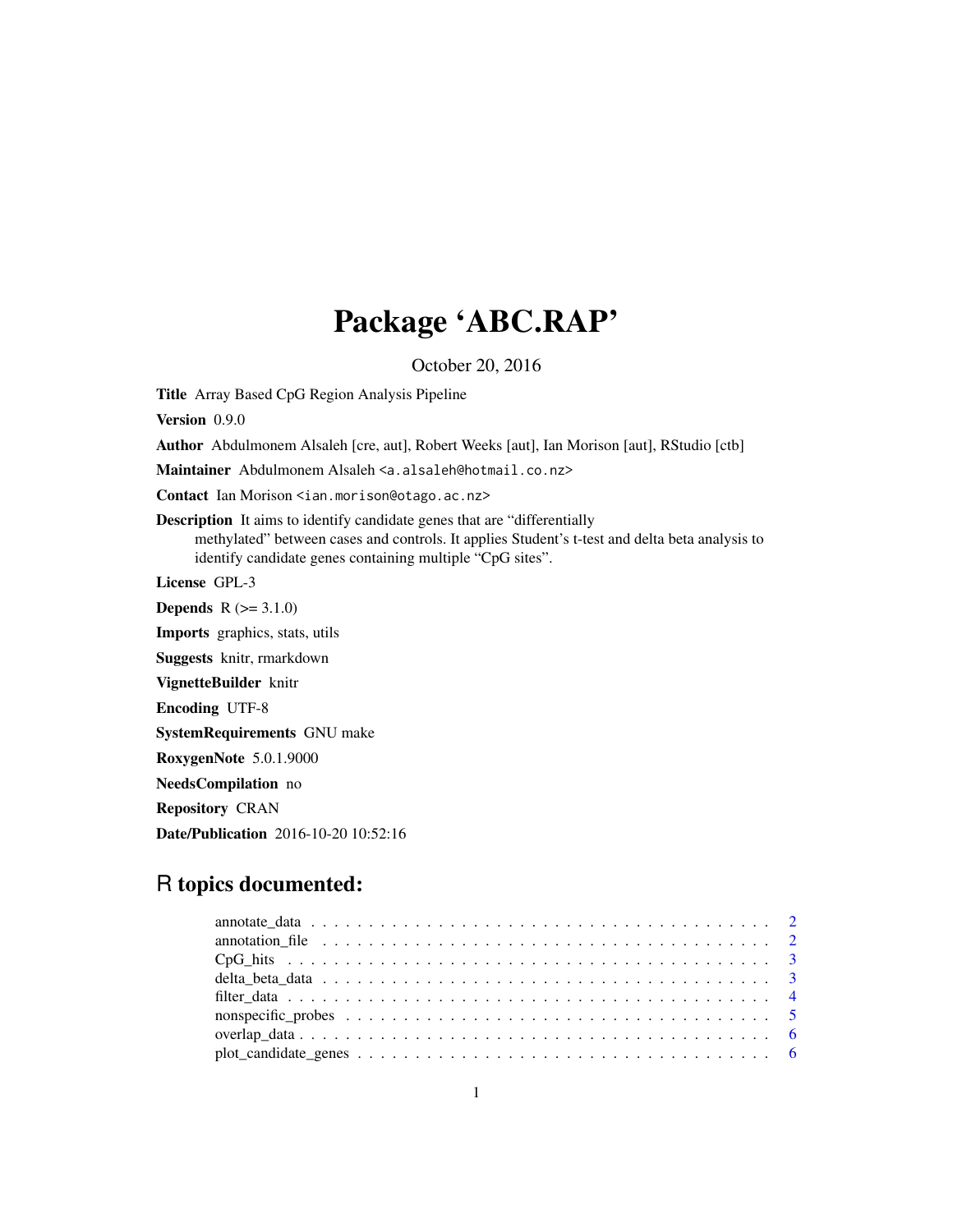# <span id="page-1-0"></span>2 annotation\_file

| Index |                                                                                                               |  |  |  |  |  |  |  |  |  |  |  |  |  |  |  |  | $\overline{12}$ |
|-------|---------------------------------------------------------------------------------------------------------------|--|--|--|--|--|--|--|--|--|--|--|--|--|--|--|--|-----------------|
|       |                                                                                                               |  |  |  |  |  |  |  |  |  |  |  |  |  |  |  |  |                 |
|       |                                                                                                               |  |  |  |  |  |  |  |  |  |  |  |  |  |  |  |  |                 |
|       | process. ABC.RAP $\ldots \ldots \ldots \ldots \ldots \ldots \ldots \ldots \ldots \ldots \ldots \ldots \ldots$ |  |  |  |  |  |  |  |  |  |  |  |  |  |  |  |  |                 |
|       |                                                                                                               |  |  |  |  |  |  |  |  |  |  |  |  |  |  |  |  |                 |
|       |                                                                                                               |  |  |  |  |  |  |  |  |  |  |  |  |  |  |  |  |                 |

annotate\_data *Annotating the filtered probes*

# Description

This function annotates each filtered probe with gene name, chromosome number, probe location, distance from transcription start site (TSS), and relation to CpG islands. The annotation file is based on "UCSC platform" annotation format and was obtained from Illumina GPL13534\_HumanMethylation450\_15017482\_v1.1 file (BS0010894-AQP\_content.bpm).

# Usage

annotate\_data(x)

# Arguments

x the filtered probes from filter\_data

#### Examples

```
data(test_data)
data(nonspecific_probes)
data(annotation_file)
test_data_filtered <- filter_data(test_data)
test_data_annotated <- annotate_data(test_data_filtered)
```
annotation\_file *annotation file for the 450k probes*

# Description

UCSC annotation for the 450k DNA methylation probes. The annotation was obtained from "Illumina GPL13534\_HumanMethylation450\_15017482\_v1.1" file with few amendments on the gene names

#### Usage

```
data("annotation_file")
```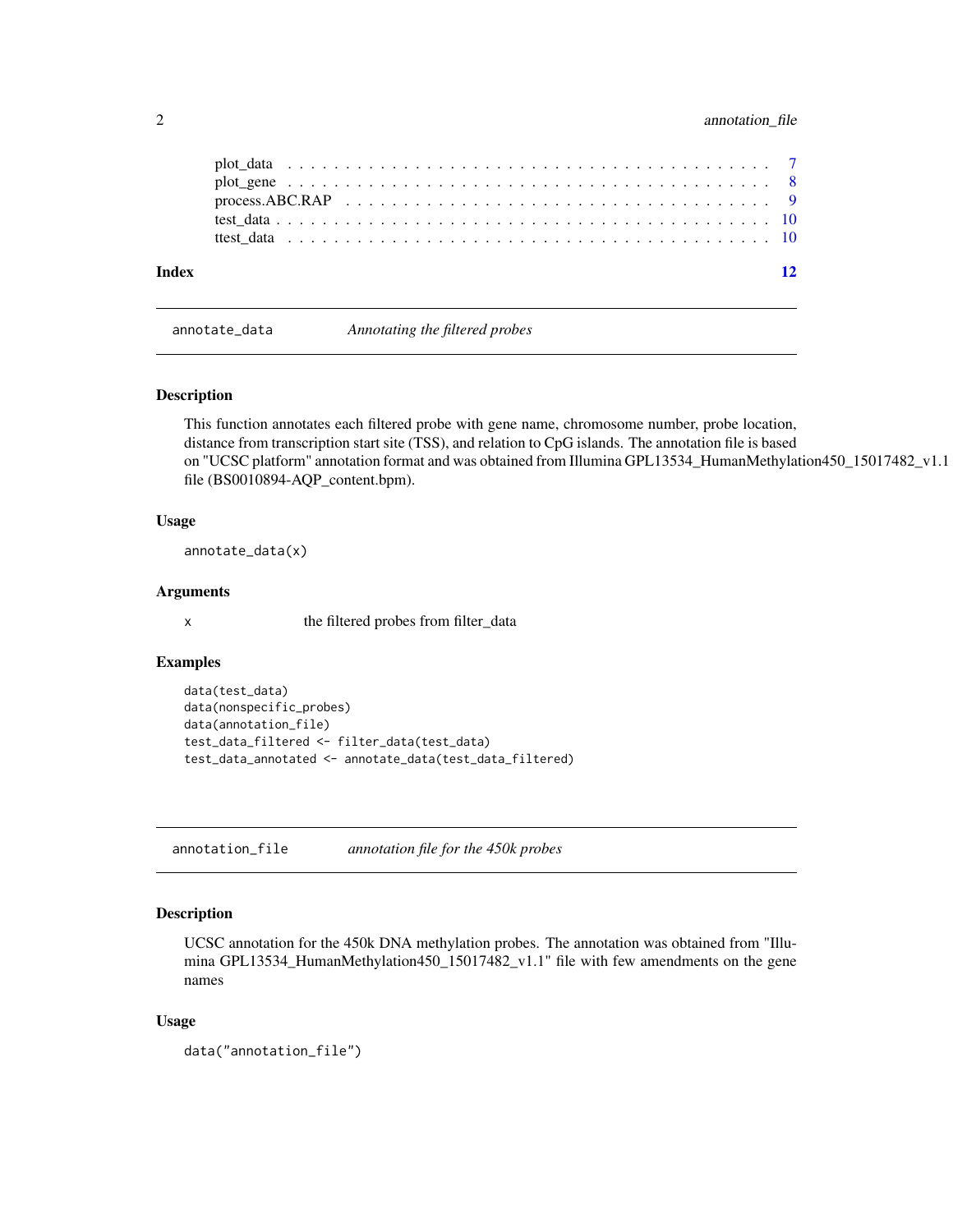#### <span id="page-2-0"></span> $CpG_{\text{th}}$  and  $\frac{3}{2}$

# Format

A data frame

| CpG_hits | Identifying genes for which multiple CpG sites show significant methy- |
|----------|------------------------------------------------------------------------|
|          | <i>lation difference</i>                                               |

#### Description

This function calculates the number of significantly different CpG sites between cases and controls for each gene and produces a frequency table with genes that have more than one CpG site.

# Usage

CpG\_hits(x)

#### Arguments

x Results from the overlap\_data function

# Examples

```
data(test_data)
data(nonspecific_probes)
data(annotation_file)
test_data_filtered <- filter_data(test_data)
test_data_ttest <- ttest_data(test_data_filtered, 1, 2, 3, 4, 1e-3)
test_data_delta_beta <- delta_beta_data(test_data_filtered, 1, 2, 3, 4, 0.5, -0.5, 0.94, 0.06)
test_overlapped_data <- overlap_data(test_data_ttest, test_data_delta_beta)
test_CpG_hits <- CpG_hits(test_overlapped_data)
```

|  |  |  | delta_beta_data |  |  |
|--|--|--|-----------------|--|--|
|--|--|--|-----------------|--|--|

delta\_beta\_data *Applying delta beta analysis to calculate the difference between cases and controls*

#### **Description**

This function calculates the delta beta value for the filtered probes. It calculates the difference in mean DNA methylation between cases and controls for each probe. Also, it selects probes with DNA methylation differences that are higher in cases than controls by a user specified meth\_cutoff value and differences that are lower in cases than controls by the unmeth\_cutoff value. In addition, the function provides the option to specify probes where the average beta value of the cases or controls is greater than a high\_meth cutoff value or less than a low\_meth cutoff value.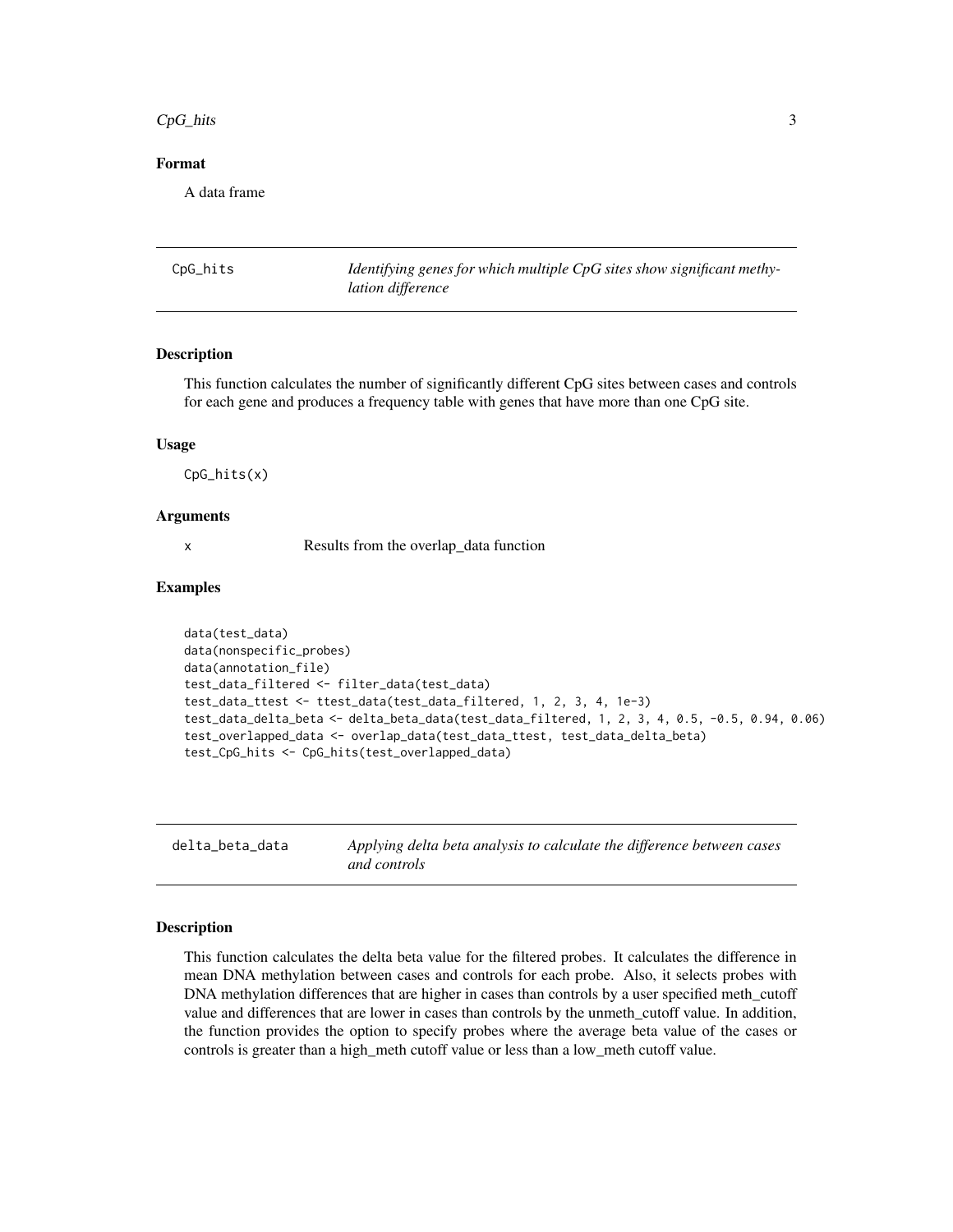#### <span id="page-3-0"></span>Usage

```
delta_beta_data(x, cases_column_1, cases_column_n, controls_column_1,
 controls_column_n, meth_cutoff, unmeth_cutoff, high_meth, low_meth)
```
# Arguments

| $\mathsf{x}$      | the filtered 450k probes from filter_data function                                                                                                 |  |  |  |  |  |
|-------------------|----------------------------------------------------------------------------------------------------------------------------------------------------|--|--|--|--|--|
|                   | cases_column_1 The first column (column number) for cases in the filtered dataset                                                                  |  |  |  |  |  |
|                   | cases_column_n The last column (column number) for cases in the filtered dataset                                                                   |  |  |  |  |  |
| controls_column_1 |                                                                                                                                                    |  |  |  |  |  |
|                   | The first column (column number) for controls in the filtered dataset                                                                              |  |  |  |  |  |
|                   | controls_column_n                                                                                                                                  |  |  |  |  |  |
|                   | The last column (column number) for controls in the filtered dataset                                                                               |  |  |  |  |  |
| meth_cutoff       | The cutoff level for the methylation difference between cases and controls (cases<br>minus controls)                                               |  |  |  |  |  |
| unmeth_cutoff     | The cutoff level for the methylation difference between controls and cases (cases)<br>minus controls). Consequently, it requires a negative value. |  |  |  |  |  |
| high_meth         | The upper margin for the highly methylated probes                                                                                                  |  |  |  |  |  |
| low_meth          | The lower margin for the low methylation                                                                                                           |  |  |  |  |  |

# Examples

```
data(test_data)
data(nonspecific_probes)
test_data_filtered <- filter_data(test_data)
test_data_delta_beta <- delta_beta_data(test_data_filtered, 1, 2, 3, 4, 0.5, -0.5, 0.94, 0.06)
```
filter\_data *Filtering DNA methylation 450k non\_specific probes*

#### Description

This function filters the reported nonspecific probes, and also filters probes that interrogate SNPs of minor allele frequency (MAF) > 0.1. A list of nonspecific probes was obtained from Chen et al (2013) supplementary files.

# Usage

filter\_data(x)

# Arguments

x The normalised beta values in a data matrix format, where conditions are arranged in columns and cg probes are arranged in rows.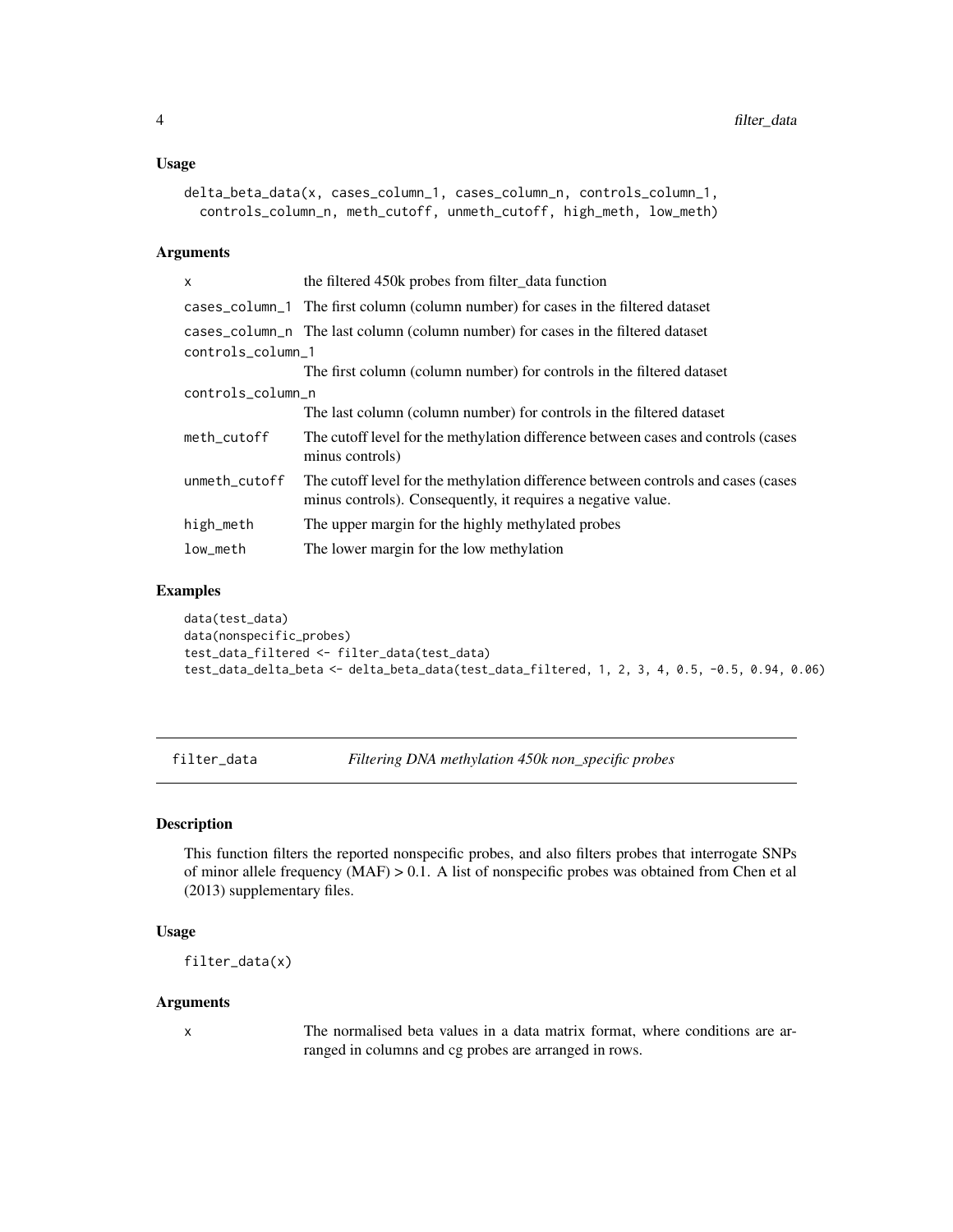# <span id="page-4-0"></span>nonspecific\_probes 5

# References

Chen YA, Lemire M, Choufani S, et al. Discovery of cross-reactive probes and polymorphic CpGs in the Illumina Infinium HumanMethylation450 microarray. Epigenetics 2013;8:203-9.

# Examples

```
data(test_data)
data(nonspecific_probes)
test_data_filtered <- filter_data(test_data)
```
nonspecific\_probes *450k DNA methylation non specific probes*

# Description

data frame of the non specific probes that need to be filtered out from 450k array datasets

# Usage

```
data("nonspecific_probes")
```
# Format

A data frame

# Details

These non specific probes interrogates SNPs with mean allelic frequency  $(MAF) > 0.1$ , and also those that don't align uniquely on the genome. The list of nonspecific probes was obtained from Chen et al (2013) supplementary files

#### References

Chen YA, Lemire M, Choufani S, et al. Discovery of cross-reactive probes and polymorphic CpGs in the Illumina Infinium HumanMethylation450 microarray. Epigenetics 2013;8;203-9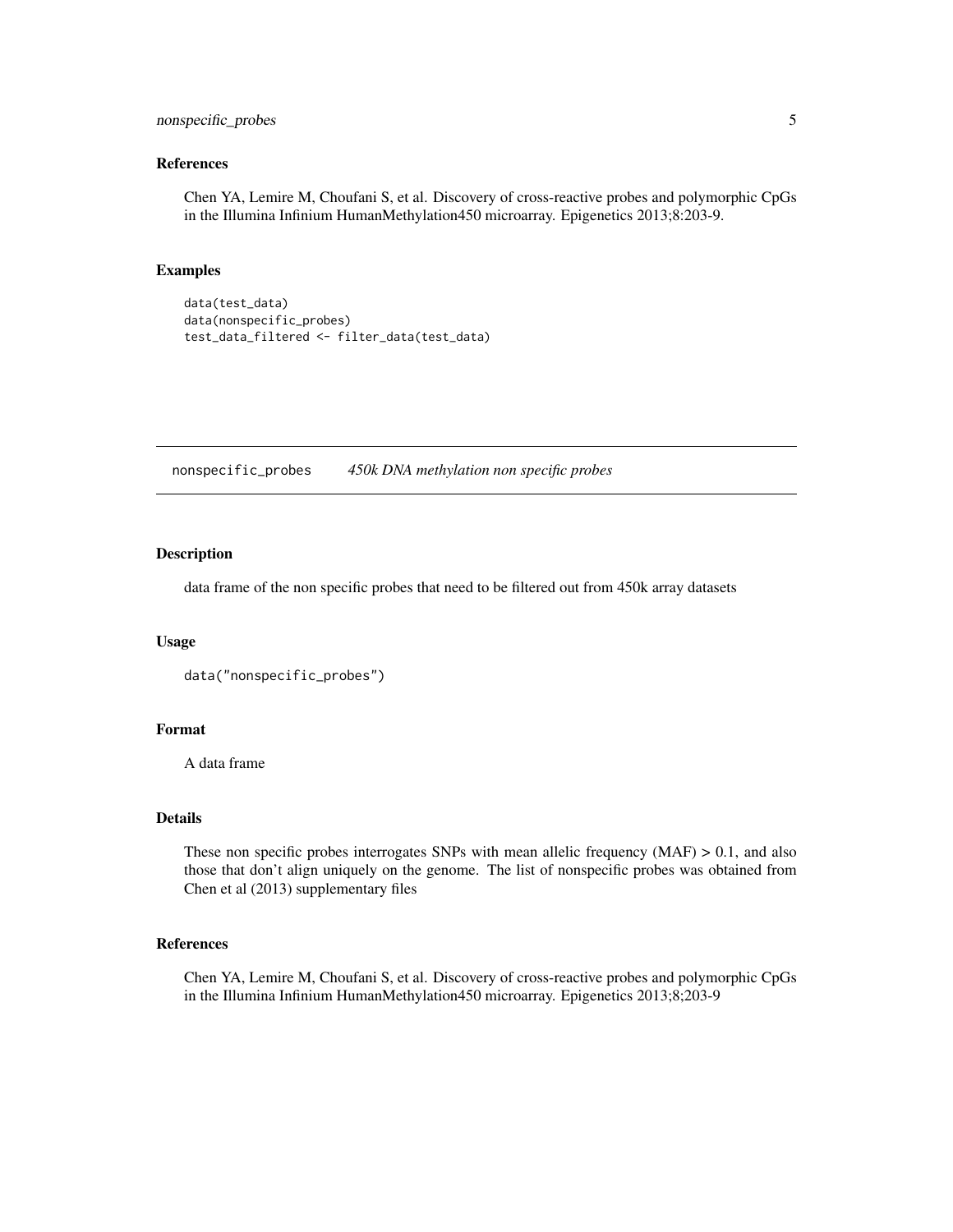This function overlaps the results from both Student's t-test and delta beta analyses to identify probes (CpG sites) that are highly and significantly different between cases and controls.

# Usage

overlap\_data(x, y)

# Arguments

| X | Results from t-test or delta beta analyses |
|---|--------------------------------------------|
| У | Results from t-test or delta beta analyses |

# Examples

```
data(test_data)
data(nonspecific_probes)
data(annotation_file)
test_data_filtered <- filter_data(test_data)
test_data_ttest <- ttest_data(test_data_filtered, 1, 2, 3, 4, 1e-3)
test_data_delta_beta <- delta_beta_data(test_data_filtered, 1, 2, 3, 4, 0.5, -0.5, 0.94, 0.06)
test_overlapped_data <- overlap_data(test_data_ttest, test_data_delta_beta)
```
plot\_candidate\_genes *Plotting highly different and significant probes annotated by their corresponding gene names*

# Description

This function plots the potential candidate genes for which multiple CpG sites show significant difference.

#### Usage

```
plot_candidate_genes(x)
```
# Arguments

x Results from the overlap\_data function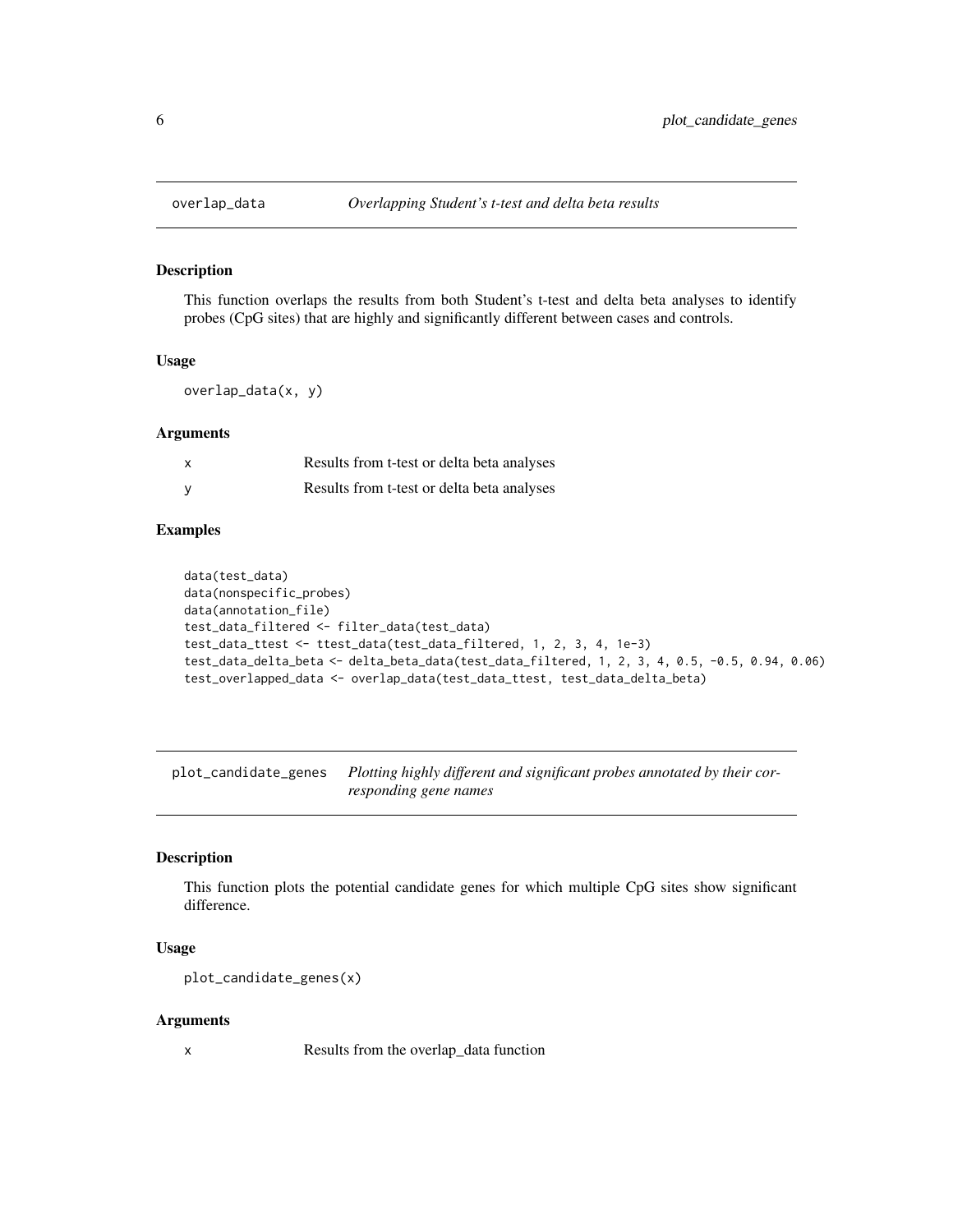#### <span id="page-6-0"></span>plot\_data 7

# Examples

```
data(test_data)
data(nonspecific_probes)
data(annotation_file)
test_data_filtered <- filter_data(test_data)
test_data_ttest <- ttest_data(test_data_filtered, 1, 2, 3, 4, 1e-3)
test_data_delta_beta <- delta_beta_data(test_data_filtered, 1, 2, 3, 4, 0.5, -0.5, 0.94, 0.06)
test_overlapped_data <- overlap_data(test_data_ttest, test_data_delta_beta)
plot_candidate_genes(test_overlapped_data)
```

| plot_data | Overview description of the DNA methylation pattern for cases and |
|-----------|-------------------------------------------------------------------|
|           | <i>controls</i>                                                   |

## Description

This function produces four distribution plots that summarise the DNA methylation patterns for cases (top left) and controls (top right). The top two histograms show the pattern of mean DNA methylation levels for cases and controls. The bottom two plots show the difference in DNA methylation between cases and controls (a boxplot comparing methylation profile for cases and controls, and a delta beta plot describing the methylation difference between cases and controls). The function also provides summary statistics for the delta beta analysis that can be used to select cutoff values for the delta\_beta\_data function.

#### Usage

```
plot_data(x, cases_column_1, cases_column_n, controls_column_1,
  controls_column_n)
```
# Arguments

x The filtered 450k probes from filter\_data() function cases\_column\_1 The first column (column number) for cases in the filtered dataset cases\_column\_n The last column (column number) for cases in the filtered dataset controls\_column\_1 The first column (column number) for controls in the filtered dataset controls\_column\_n

The last column (column number) for controls in the filtered dataset

```
data(test_data)
data(nonspecific_probes)
test_data_filtered <- filter_data(test_data)
plot_data(test_data_filtered, 1, 2, 3, 4)
```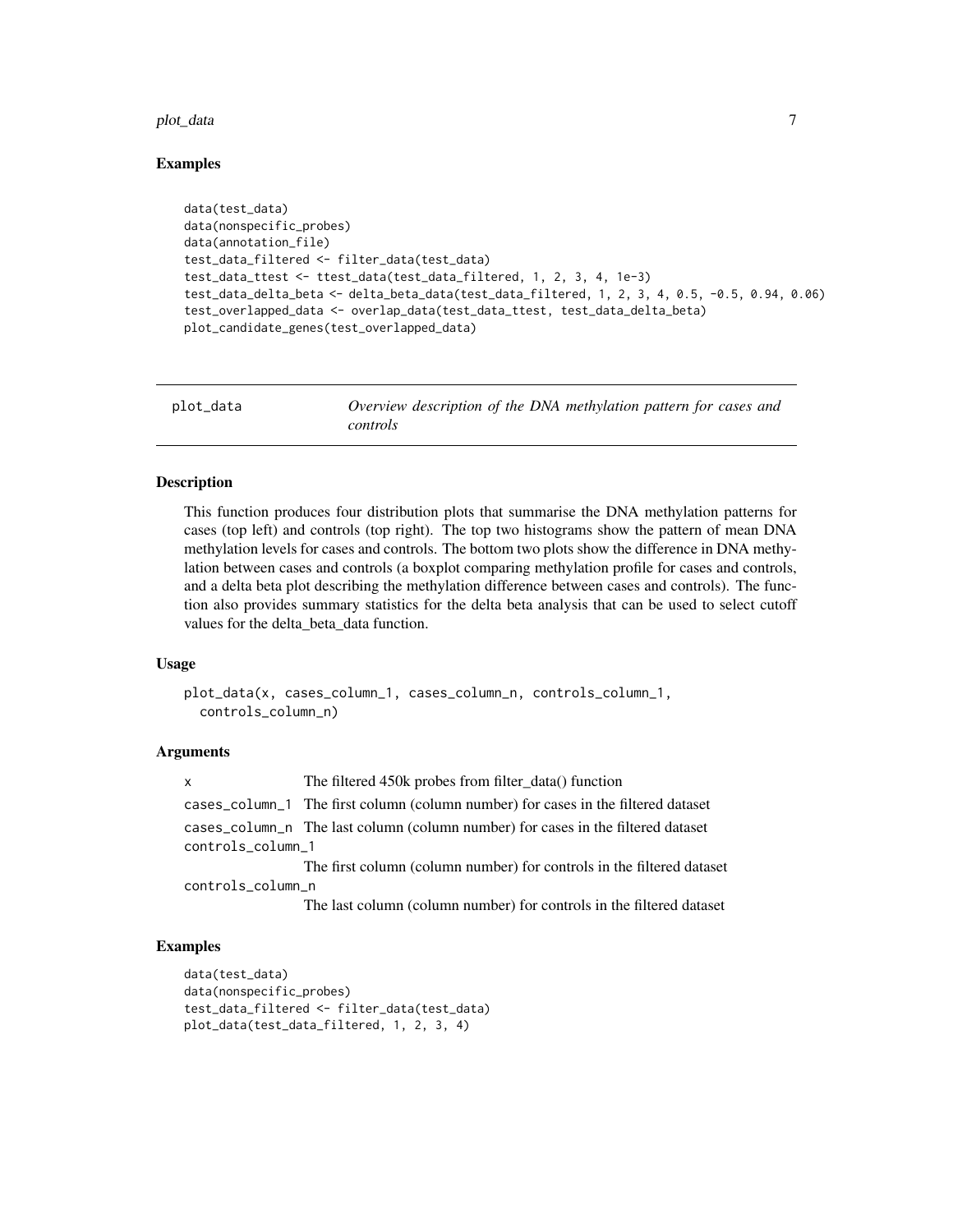<span id="page-7-0"></span>

This function explores the DNA methylation profile for any gene. The function generates four plots: the top plots show the difference in DNA methylation between cases and controls (a bar chart of the delta beta values for all probes arranged from 5' to 3' positions and a plot showing the difference in mean DNA methylation between cases and controls). The bottom plots show the distribution of DNA methylation for each probe that interrogates a CpG site in the investigated gene, for cases (left) and controls (right), respectively. Also, an annotation table for the arranged probes is generated with the following columns: probe names, gene name, distance from TSS, mean methylation for cases, mean methylation for controls, delta beta values (cases minus controls), and t-test p.values.

#### Usage

```
plot_gene(x, b, cases_column_1, cases_column_n, controls_column_1,
  controls_column_n)
```
# Arguments

| x                 | The filtered and annotated 450k probes                                            |
|-------------------|-----------------------------------------------------------------------------------|
| b                 | Gene name between quotation marks                                                 |
|                   | cases_column_1 The first column (column number) for cases in the filtered dataset |
|                   | cases_column_n The last column (column number) for cases in the filtered dataset  |
| controls_column_1 |                                                                                   |
|                   | The first column (column number) for controls in the filtered dataset             |
| controls_column_n |                                                                                   |
|                   | The last column (column number) for controls in the filtered dataset              |
|                   |                                                                                   |

```
data(test_data)
data(nonspecific_probes)
data(annotation_file)
test_data_filtered <- filter_data(test_data)
test_data_annotated <- annotate_data(test_data_filtered)
KLHL34 <- plot_gene(test_data_annotated, 'KLHL34', 1, 2, 3, 4)
```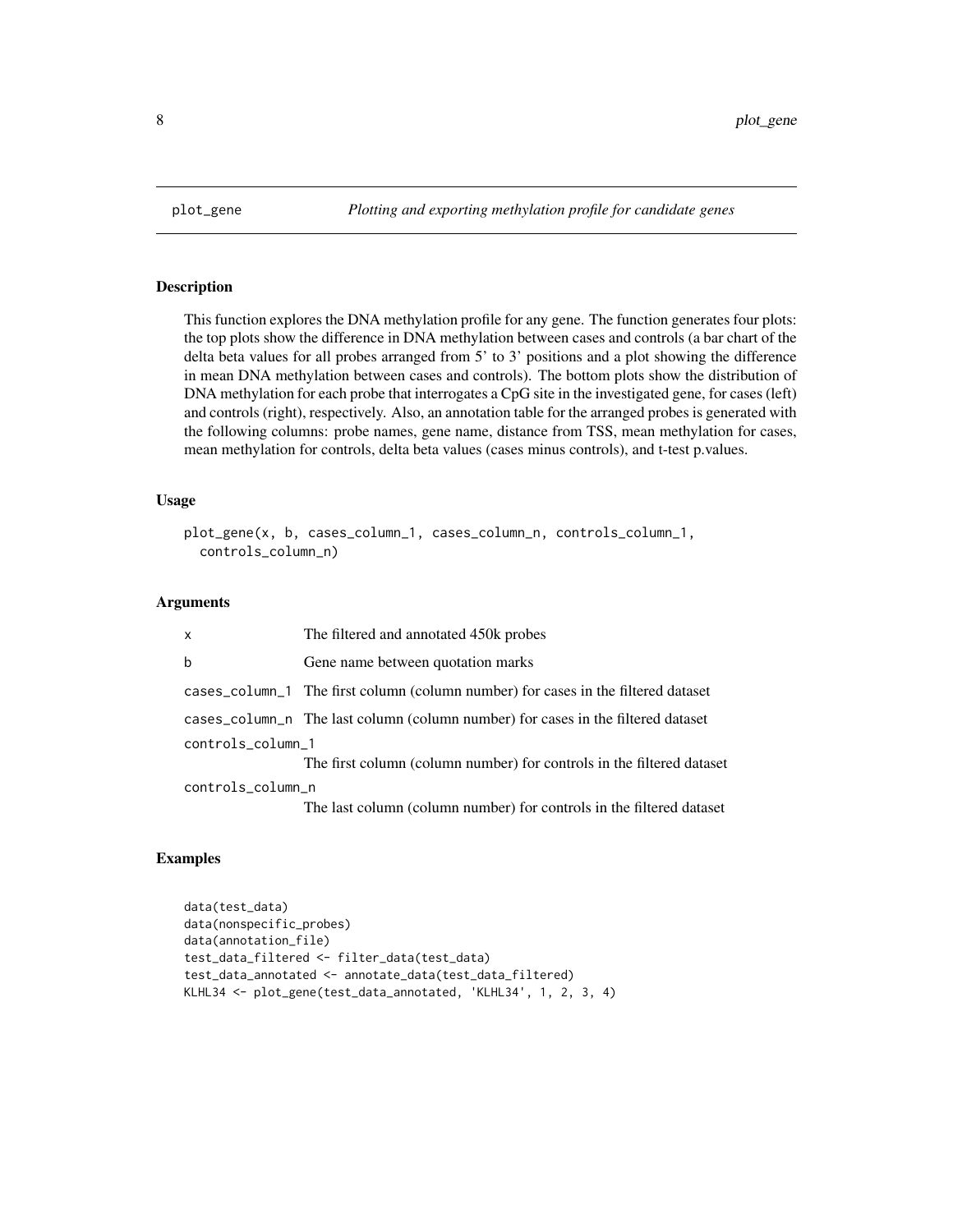<span id="page-8-0"></span>

This function processes the ABC.RAP workflow automatically

# Usage

```
process.ABC.RAP(x, cases_column_1, cases_column_n, controls_column_1,
 controls_column_n, ttest_cutoff, meth_cutoff, unmeth_cutoff, high_meth,
 low_meth)
```
# Arguments

| x                 | The normalised beta values in a data matrix format, where conditions are ar-<br>ranged in columns and cg probes are arranged in rows.               |  |  |  |  |
|-------------------|-----------------------------------------------------------------------------------------------------------------------------------------------------|--|--|--|--|
|                   | cases_column_1 The first column (column number) for cases in the filtered dataset                                                                   |  |  |  |  |
|                   | cases_column_n The last column (column number) for cases in the filtered dataset                                                                    |  |  |  |  |
| controls_column_1 |                                                                                                                                                     |  |  |  |  |
|                   | The first column (column number) for controls in the filtered dataset                                                                               |  |  |  |  |
| controls_column_n |                                                                                                                                                     |  |  |  |  |
|                   | The last column (column number) for controls in the filtered dataset                                                                                |  |  |  |  |
| ttest_cutoff      | The cutoff level to filter insignificant p-values                                                                                                   |  |  |  |  |
| meth_cutoff       | The cutoff level for the methylation difference between cases and controls (cases)<br>minus controls)                                               |  |  |  |  |
| unmeth_cutoff     | The cutoff level for the methylation difference between controls and cases (con-<br>trols minus cases). Consequently, it requires a negative value. |  |  |  |  |
| high_meth         | The upper margin for the highly methylated probes                                                                                                   |  |  |  |  |
| low_meth          | The lower margin for the low methylation                                                                                                            |  |  |  |  |

```
data(test_data)
data(nonspecific_probes)
data(annotation_file)
process.ABC.RAP(test_data, 1, 2, 3, 4, 1e-3, 0.5, -0.5, 0.94, 0.06)
```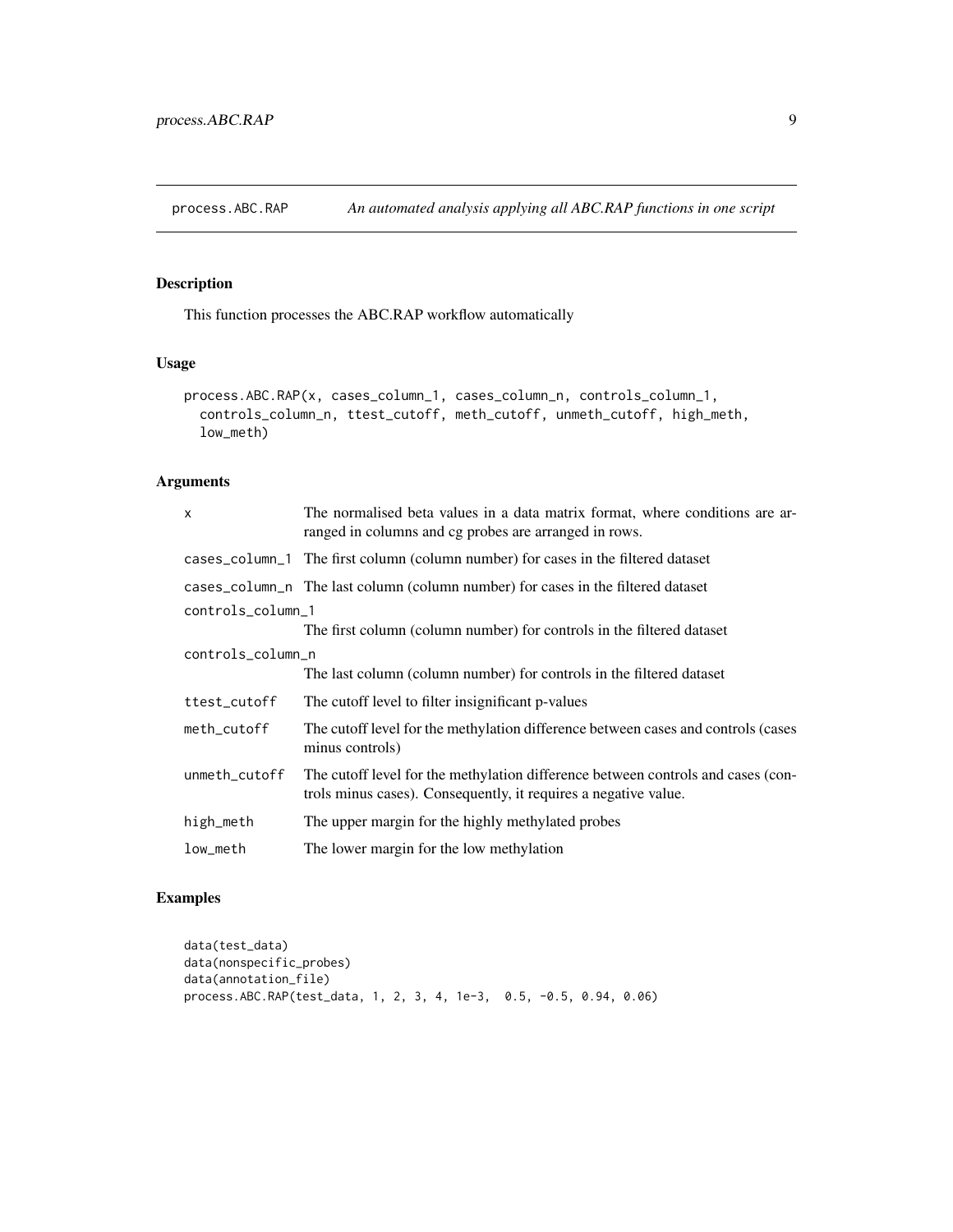<span id="page-9-0"></span>

This is a small dataset of 450k DNA methylation array with 10000 probes. The dataset has four columns; columns 1 and 2 contain normalised beta values for paediatric B ALL cases, and columns 3 and 4 contain beta values for controls (remission cases)

# Usage

data("test\_data")

# Format

A data frame

# Details

a small test dataset

# References

Busche S, Ge B, Vidal R, etc. Integration of high-resolution methylome and transcriptome analyses to dissect epigenomic changes in childhood acute lymphoblastic leukaemia. Cancer Research 2013; 73(14); 4323-4336

ttest\_data *applying t-test analysis*

# Description

This function applies "two.sided", unequal variance Student's t-test analysis for each probe comparing cases and controls. A cutoff for p-values can be entered to minimise multiple testing bias to filter insignificant p-values.

# Usage

```
ttest_data(x, cases_column_1, cases_column_n, controls_column_1,
  controls_column_n, ttest_cutoff)
```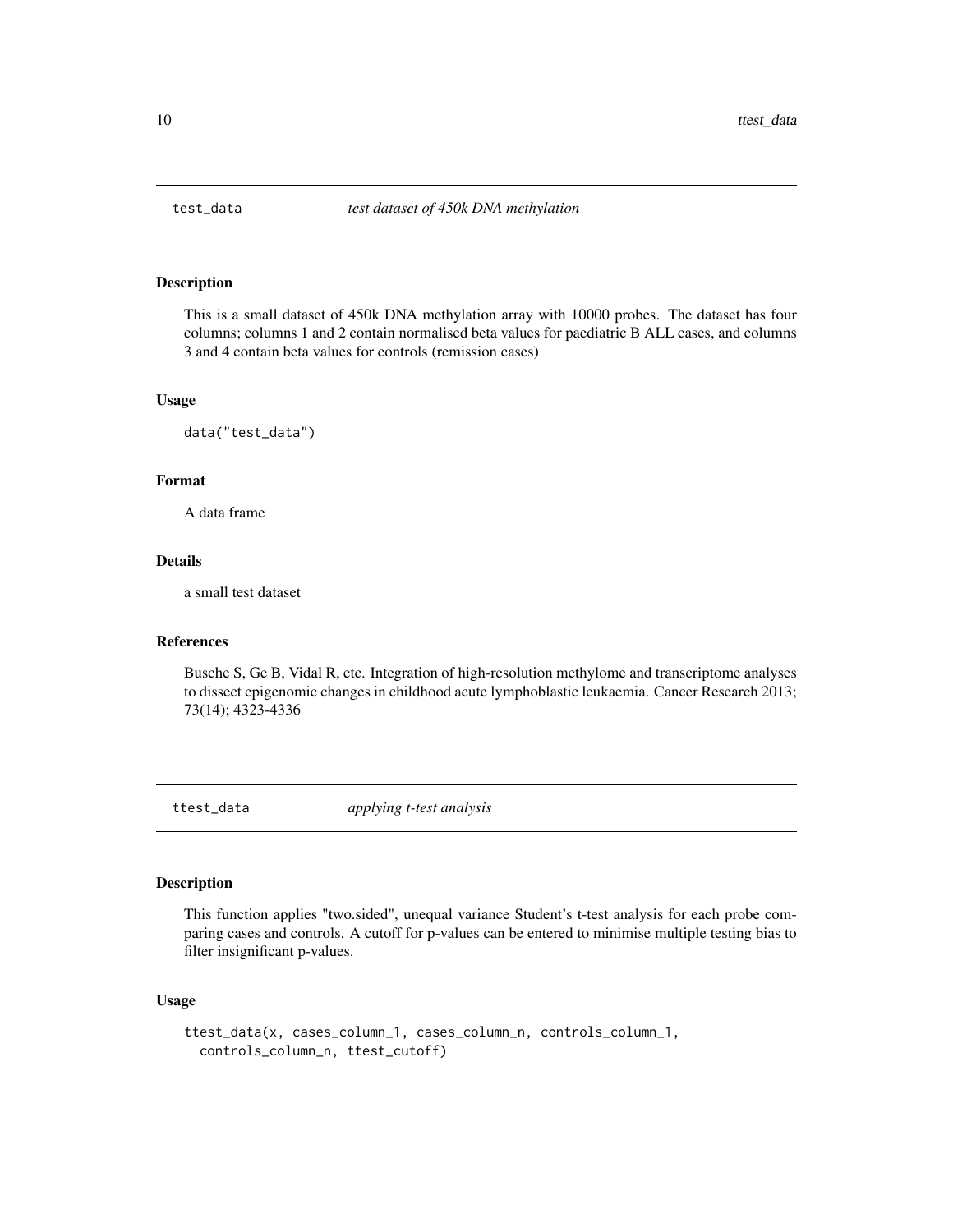#### ttest\_data 11

# Arguments

| $\mathsf{x}$      | The filtered 450k probes from filter data() function                              |  |  |  |  |
|-------------------|-----------------------------------------------------------------------------------|--|--|--|--|
|                   | cases_column_1 The first column (column number) for cases in the filtered dataset |  |  |  |  |
|                   | cases_column_n The last column (column number) for cases in the filtered dataset  |  |  |  |  |
| controls_column_1 |                                                                                   |  |  |  |  |
|                   | The first column (column number) for controls in the filtered dataset             |  |  |  |  |
| controls_column_n |                                                                                   |  |  |  |  |
|                   | The last column (column number) for controls in the filtered dataset              |  |  |  |  |
| ttest_cutoff      | The cutoff level to filter insignificant p-values                                 |  |  |  |  |

```
data(test_data)
data(nonspecific_probes)
test_data_filtered <- filter_data(test_data)
test_data_ttest <- ttest_data(test_data_filtered, 1, 2, 3, 4, 1e-3)
```